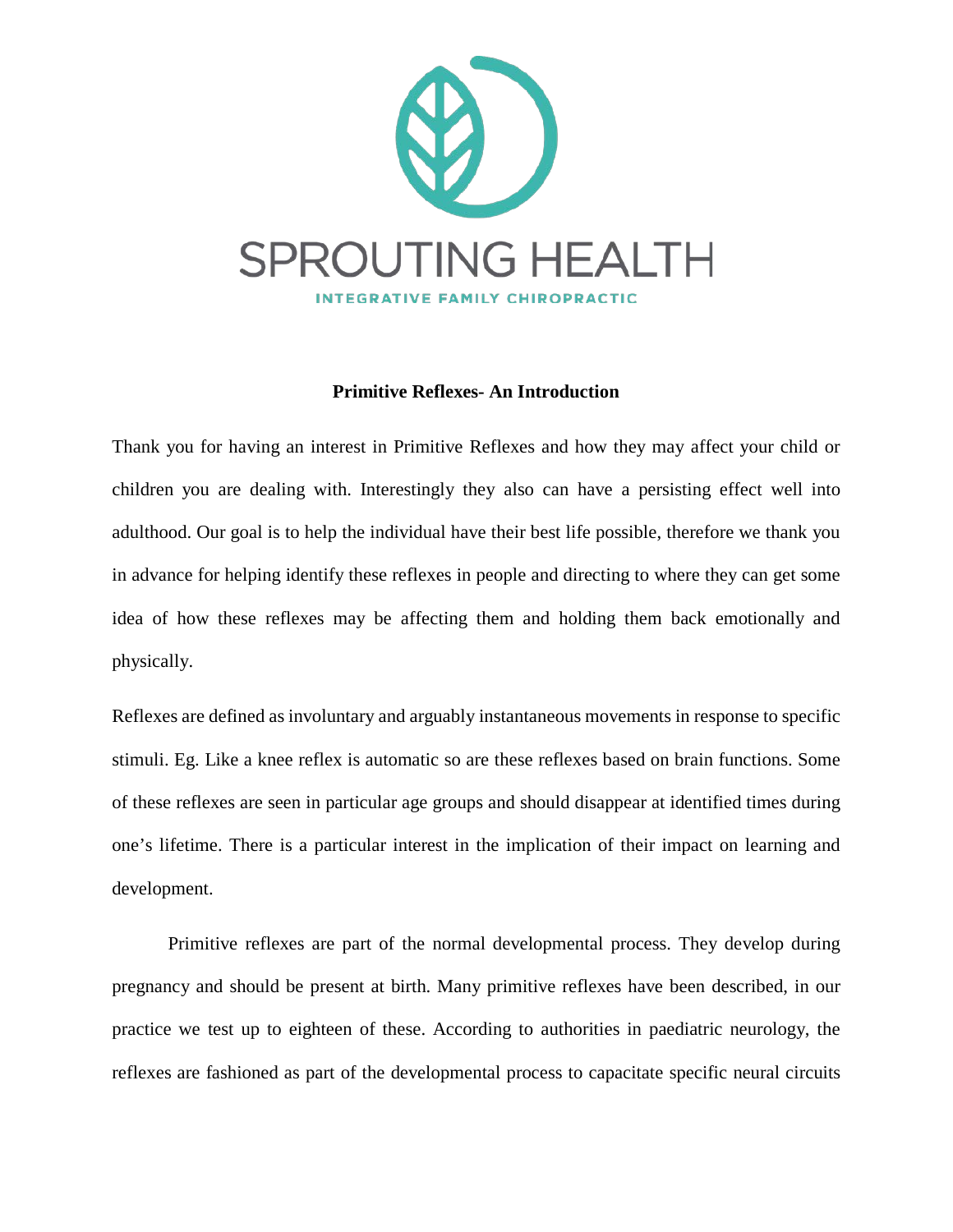

for physiological purposes. The development of what we have as the day-to-day motor activity is facilitated by the primitive reflexes which allow for both integration and inhibition of some reflexes (Ewa, Anna and Borowicz). As a matter of principle, primitive reflexes are thought to have a developmental role since they are supposed to help the young one to perform activities such as movement against gravity as they are incorporated within the first few months of life. Their influence on behavioural development is a subject that has been equally explored.

The most commonly examined primitive reflexes are described hereunder. The Moro reflex was first described by Ernst Moro in 1918. Clinicians globally have devised various ways of eliciting the reflexes. Generally, the infant is supported in a semi-erect position before allowing its head to drop softly onto the examiner's hands. The reflex is present if there is equal extension and abduction of the upper limbs proceeded by flexion of the same limbs. Occasionally, the child can let out an audible cry. The grasp reflex is tested by placing the examining finger against the open palm of the child. If the child achieves a tight grasp of the fingers then the reflex is present. In some instances, the grip is tight enough in that the examiner can actually lift the baby with gentle traction.

The asymmetric tonic neck reflex (ATNR) is tested by turning the infant's head to one side while they are lying supine and observing the position assumed by the arms. If the reflex is present, there is an extension of the arm on the side to which the face is turned and flexion of the arm on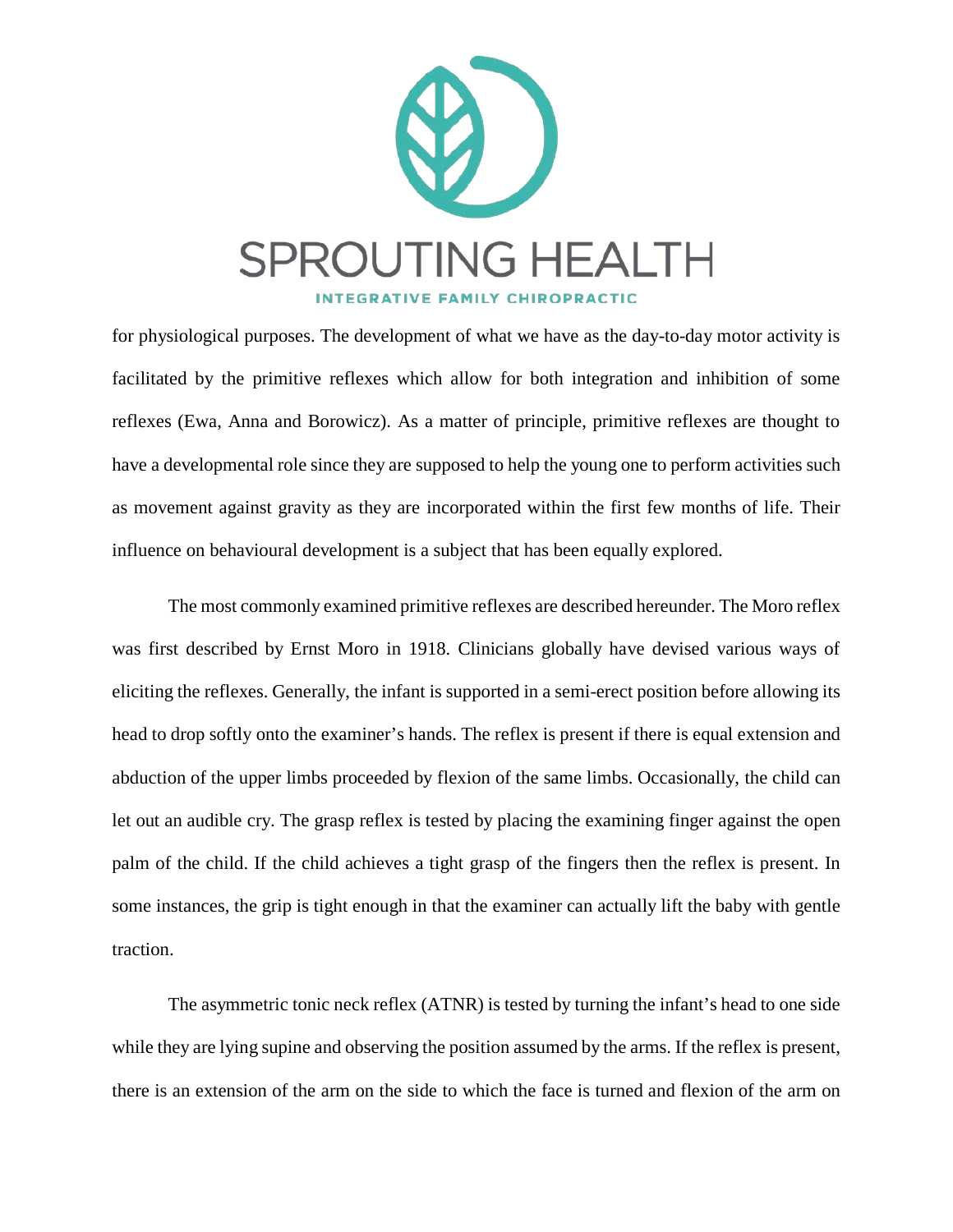

the contralateral side hence the typical 'fencing' posture. The parachute reflex occurs when the child is lifted by the trunk and suddenly lowered in a manner that simulates a fall and as a result, there is an extension of the arms in an effort to break 'the fall'. The converse of the ATNR is the symmetric tonic neck reflex which is tested by flexing and extending the head of the infant while on their fours. The reflex, which disappears by the third year of life is present if the child flexes their upper limbs and extends the lower limbs on passive flexion of the head and the converse is true for extension of the head.

As alluded to earlier, all these reflexes are expected to be present only to a certain time of the child's life. The following table summarizes the timing of some of the primitive reflexes.

|               | Table 590-2 Timing of Selected Primitive Reflexes |                        |                                     |
|---------------|---------------------------------------------------|------------------------|-------------------------------------|
| <b>REFLEX</b> | <b>ONSET</b>                                      | <b>FULLY DEVELOPED</b> | <b>DURATION</b>                     |
| Palmar grasp  | 28 wk gestation                                   | 32 wk gestation        | 2-3 mo postnatal                    |
| Rooting       | 32 wk gestation                                   | 36 wk gestation        | Less prominent after 1 mo postnatal |
| Moro          | 28-32 wk gestation                                | 37 wk gestation        | 5-6 mo postnatal                    |
| Tonic neck    | 35 wk gestation                                   | mo postnatal           | 6-7 mo postnatal                    |
| Parachute     | 7-8 mo postnatal                                  | 10-11 mo postnatal     | Remains throughout life             |

Illustration 1: Adapted from *Nelson's Textbook of Pediatrics*, 19<sup>th</sup> Ed pg. 2798

## Retained Primitive Reflexes & Development

During infancy and early life, primitive reflexes are considered abnormal if they are diminished or completely absent at a time when they are expected to be present. They can also be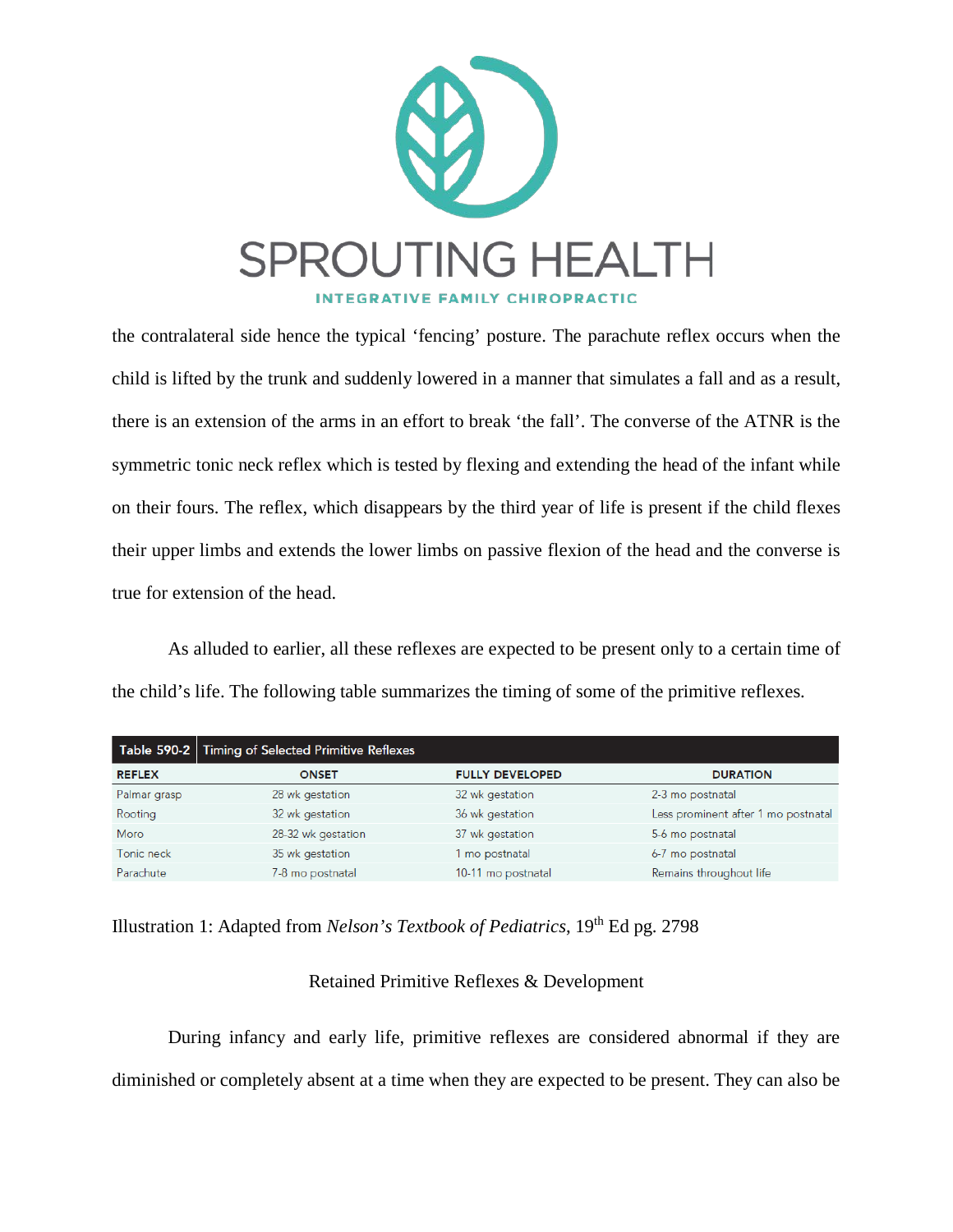

regarded to be abnormal if they are exaggerated (Futagi, Toribe and Suzuki pg 10). However, there has been a growing body of evidence to suggest at the potential correlation between retaining primitive reflexes and developmental or behavioral growth.

Ewa, Anna, and Borowicz document that retained reflexes have the ability to disrupt the known natural process of development. Moreover, children who have retained primitive reflexes tend to exhibit some elements of social and even educational dysfunction. Their psychological development is modestly incapacitated hence they may show altered psychomotor development (Ewa, Anna and Borowicz pg. 4). Some studies in neurophysiology suggest that the explanation behind the developmental incapacitation in children with retained primitive reflexes may have much to do with a reflection of the maturation arrest in the children's brain. The disappearance of primitive reflexes is a hallmark of maturation of the central nervous system as the brain transits from psychomotor reflexes mediated at a brainstem level to conscious control by the cerebral cortex.

An interesting study was conducted by Konicarova and Bob in the year 2012. The two authors were also interested in the relationship between developmental reflexes with attention deficit hyperactivity disorder (ADHD). The authors studied children of school-going age who had a clinical diagnosis of ADHD and tried to correlate that with the presence of persistent primitive reflexes. In their submission, there was a conclusion that ADHD symptoms may, perhaps, be a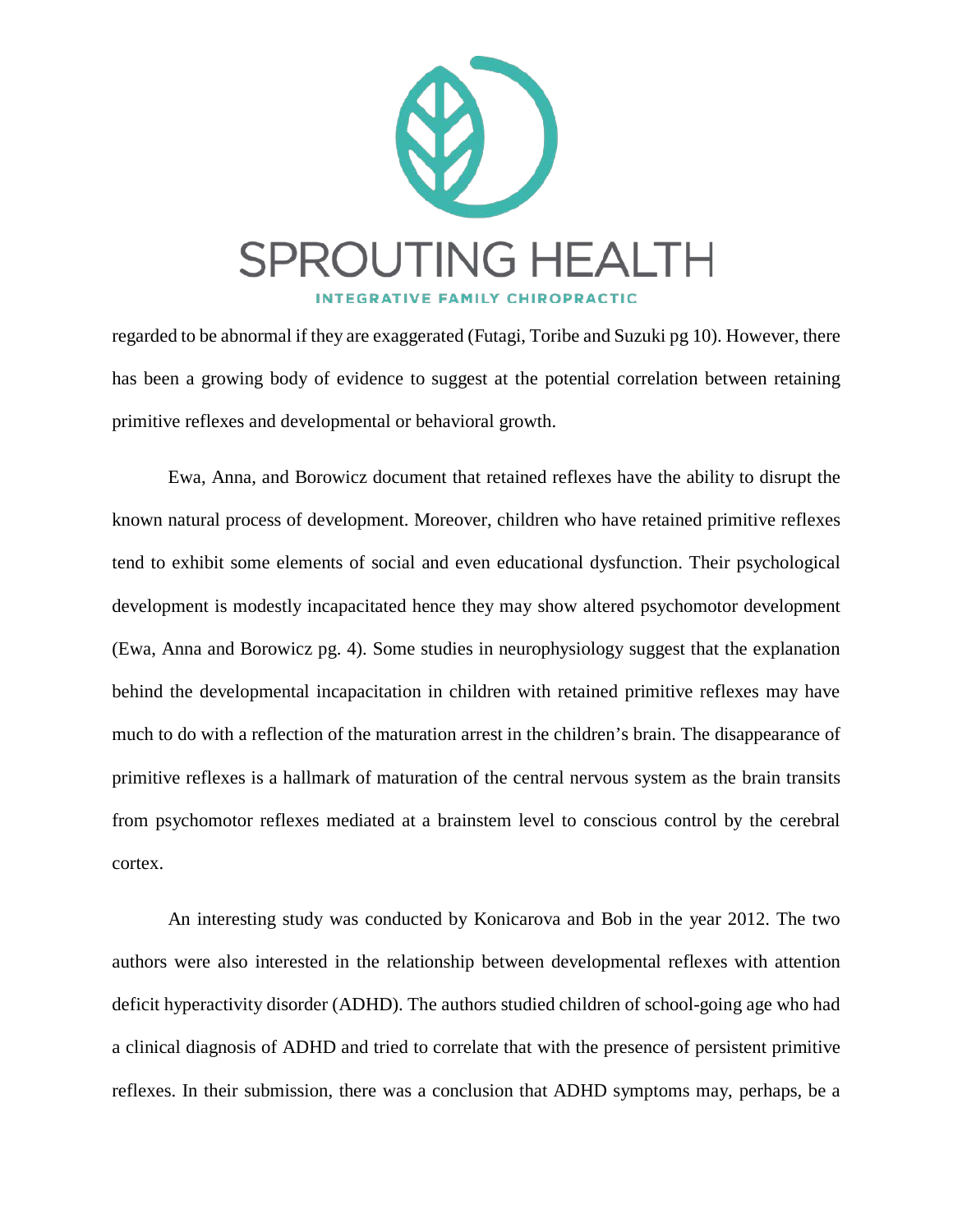

compensation of some developmental stages in primitive relfexes such as the Moro and the Galant which may not be fully developed.

All the above studies and discussions point out the possibility of a relationship between retained primitive reflexes and developmental or behavioral disturbances.

## **ATNR Testing & Effect on Development**

The Asymmetric Tonic Neck Reflex, is one of the important reflexes seen in the newborn. It is present at birth and disappears by the age of 6 or 7 months. Testing for it involves turning the infant's face to one side and observing their arms and legs on both sides. In presence of the reflex, the child extends the arm and leg on the ipsilateral side while limbs on the contralateral side are flexed. The position assumed is sometimes viewed as a 'fencing' position. Since the reflex is meant to disappear within the first half of one's lifetime or thereabout, its persistence may mean a number of problems associated with neurodevelopmental concerns.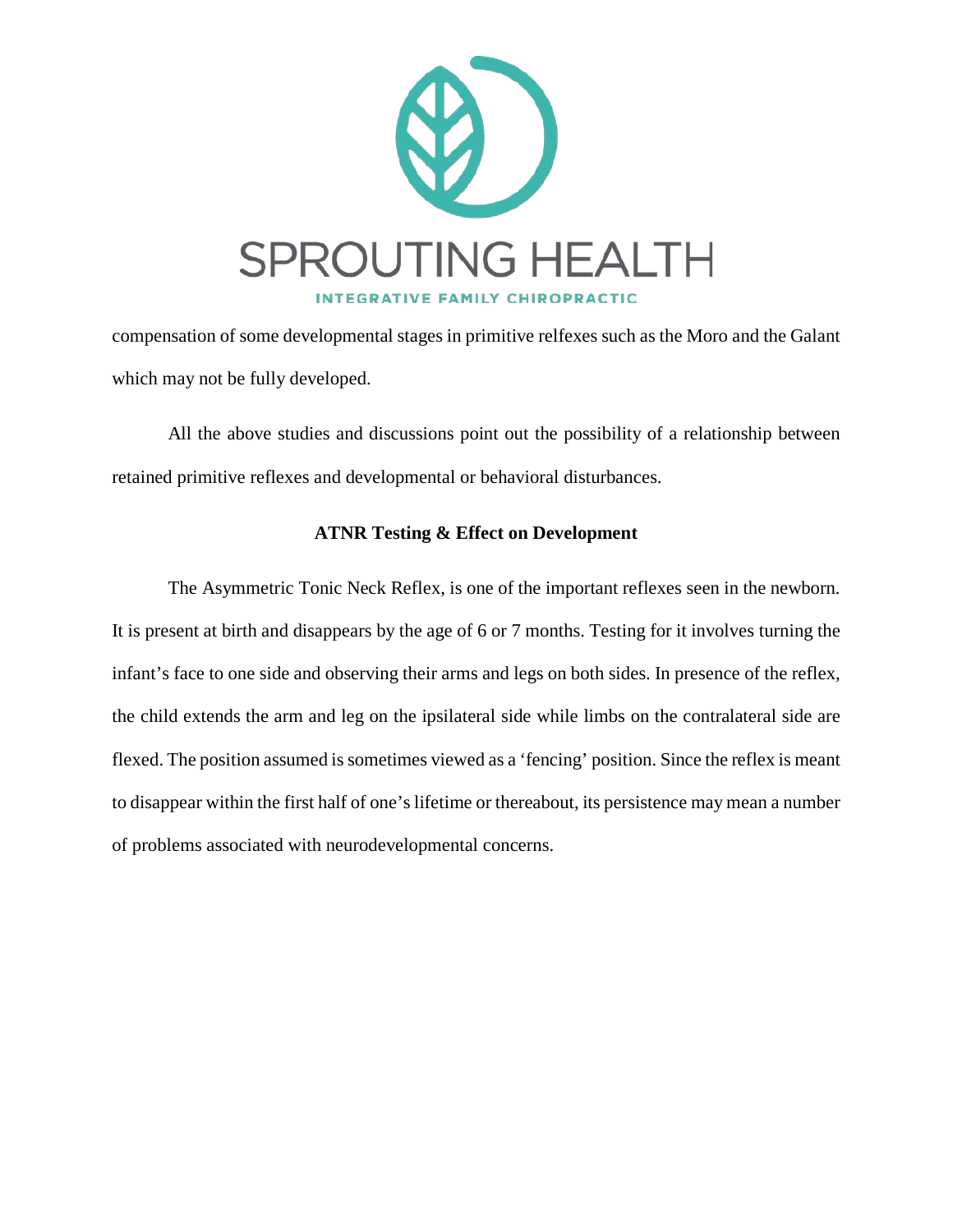



Illustration 2: Asymmetric Tonic Neck Reflex (Adapted from *Memorang*)

Persistence of the asymmetric tonic neck reflex (ATNR) is, indeed, a recognized risk factor for developmental and neurodevelopmental concern. In a study by Hagel, Dieter and Panteliadis, the authors described the persistence of the asymmetric tonic neck reflex (ATNR) and Moro as some of the most important initial symptoms of cerebral palsy. Cerebral palsy is a typically nonprogressive disorder of posture and development that occurs due to insult to the developing brain of a child. Albeit there are a multiplicity of factors that may result in the disrupted motor and developmental function in these children, the persistence of ATNR in such children is ominous. Thisis an example of whre a persistent reflex can be due to more severe issues. However most priitive reflexes we see are more mild and have an affect as detailed below.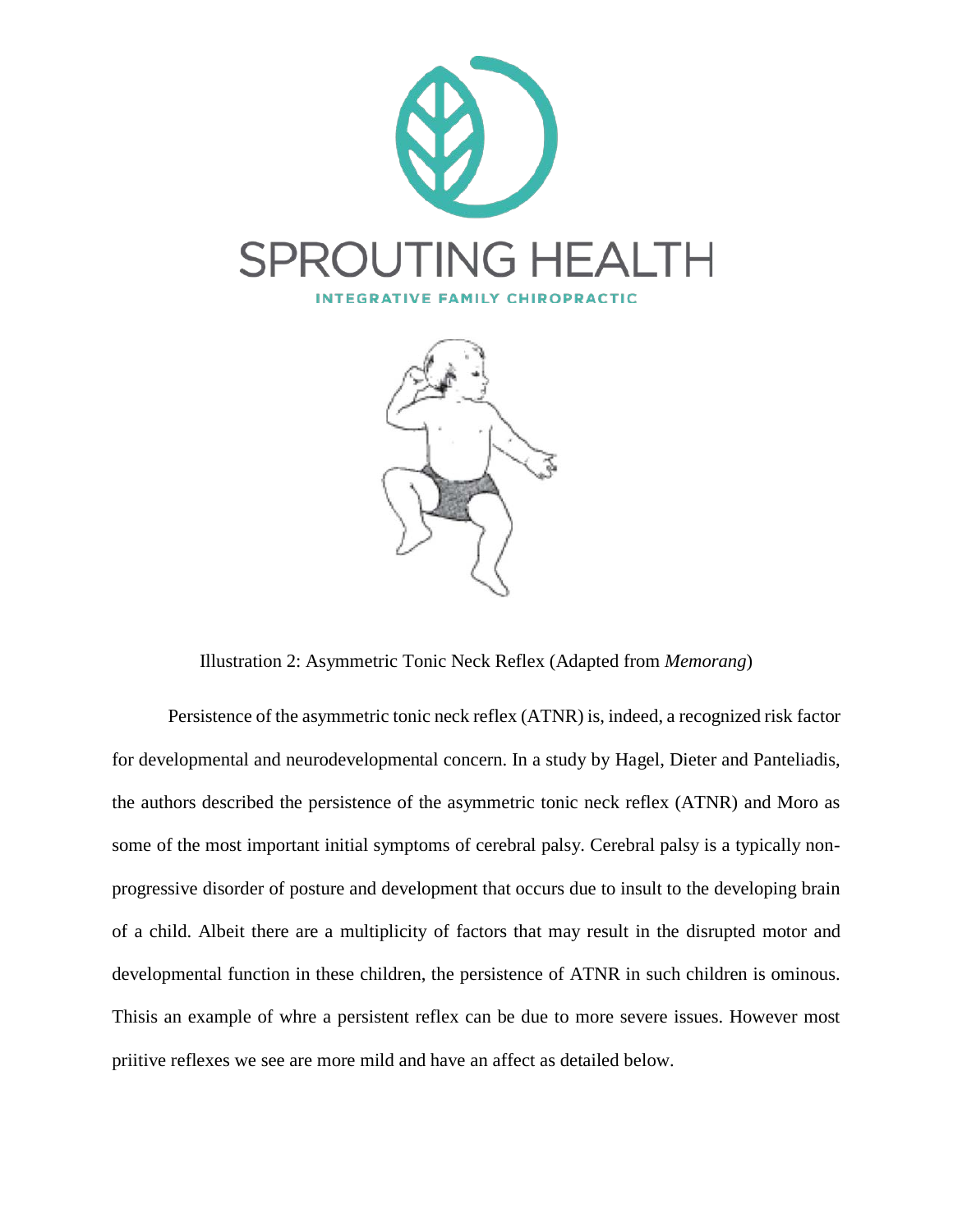

McPhillips, Hepper, and Multhern published a study in *The Lancet* during the turn of the millennium whose findings have been corroborating over the years. In their study, McPhillips proposed that the assessment of children with motor and neurological development disorder would likely benefit from remediation, which includes addressing persistent reflexes such as the ATNR. These sentiments are echoed in the publication by Jaiswal and Rahul who also gives an account of the relationship between ATNR persistence and neurocognitive dysfunction. In subjects with persistent ATNR which might occur in later ages, there is a likelihood of increase ADHD symptoms (Raboch, Bob and Konicarova pg. 1458).

From the available literature, it is possible to argue a case for the existence of a connection between primitive reflexes and developmental or behavioral disorders. The relationship with asymmetric tonic neck reflex is particularly well-cited as demonstrated in the text. There are a lot of othre reflexes that we have not detailed here and for a greater understanding of these please talk to our Drs.

Also see our (Retained Neonatal Reflex) RNR Screening form for some simple quick tests you can do to see if you have any of the priitive reflexes. In our pratice we test these more precisely.

If you think there may be someone that possible has a primitive reflex; the best way to approach is saying that you know someone who can screen for this and suggeting a referral. Gently pointing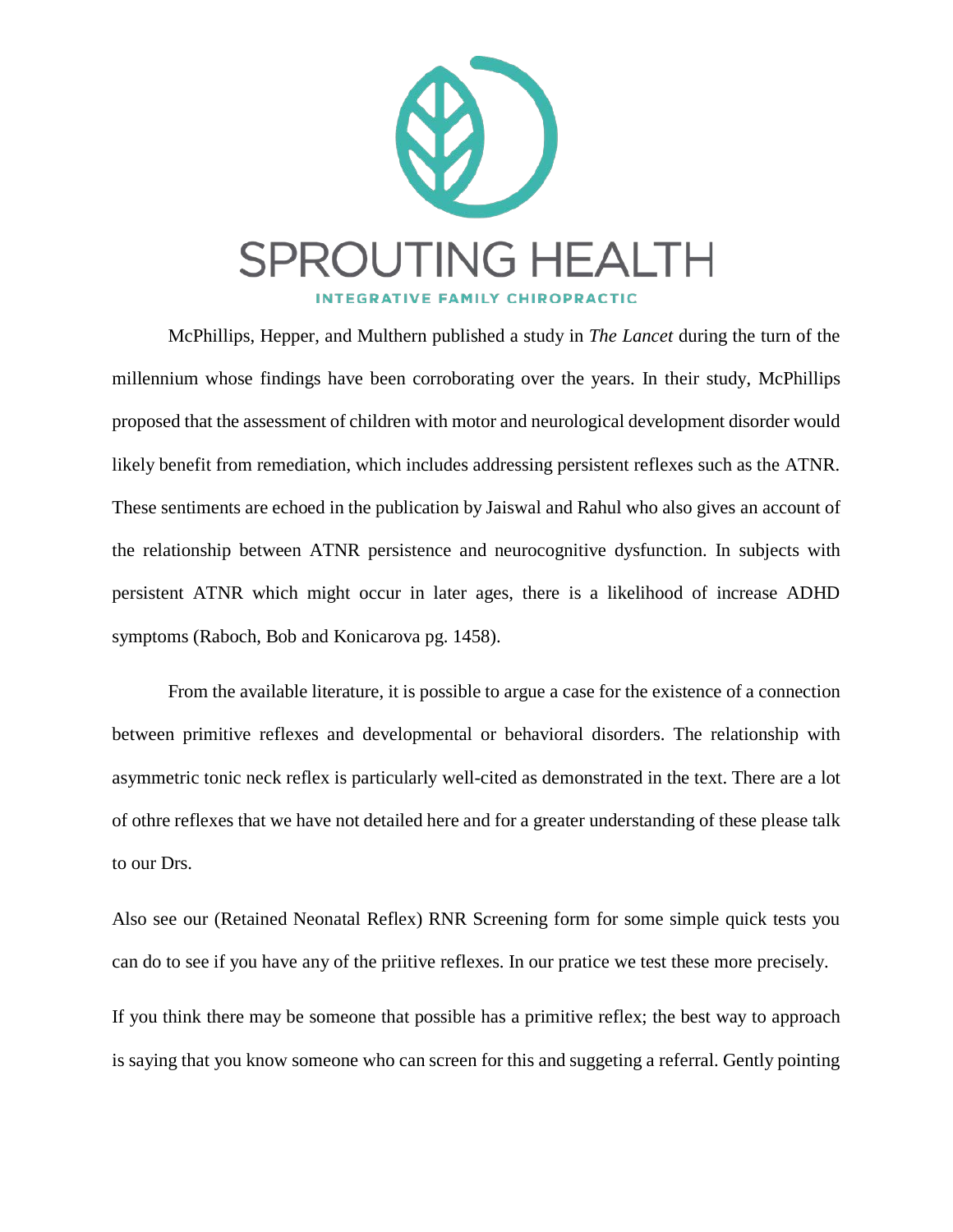

out that we can let them know if they are there or not and what they may possible be experiencing is also beneficial but not necessary. Ask us for a more in depth book on primitive reflexes.

Works Cited

- Chinello, Alice, Valentina Gangi and Eloisa Valenza. "Persistent primary reflexes affect motor acts: Potential implications for autism spectrum disorder." *Research in Developmental Disabilities* 83 (2018): 287-295.
- Ewa, Gieysztor, Choinska Anna and Malgorzata Borowicz. "Persistence of primitive reflexes and associated motor problems in healthy preschool children." *Archives of Medical Science* 14.1 (2018): 167-173.
- Futagi, Yasuyuki, Yasuhisa Toribe and Yasuhiro Suzuki. "The Grasp Reflex and Moro Reflex in Infants: Hierarchy of Primitive Reflex Responses." *International Journal of Pediatrics* (2012): 10. Electronic.
- Hagel, Christian, et al. " Cerebral Palsy: A Lifelong Challenge Asks for Early Intervention." *The Open Neurology Journal* (2015): 45-52.